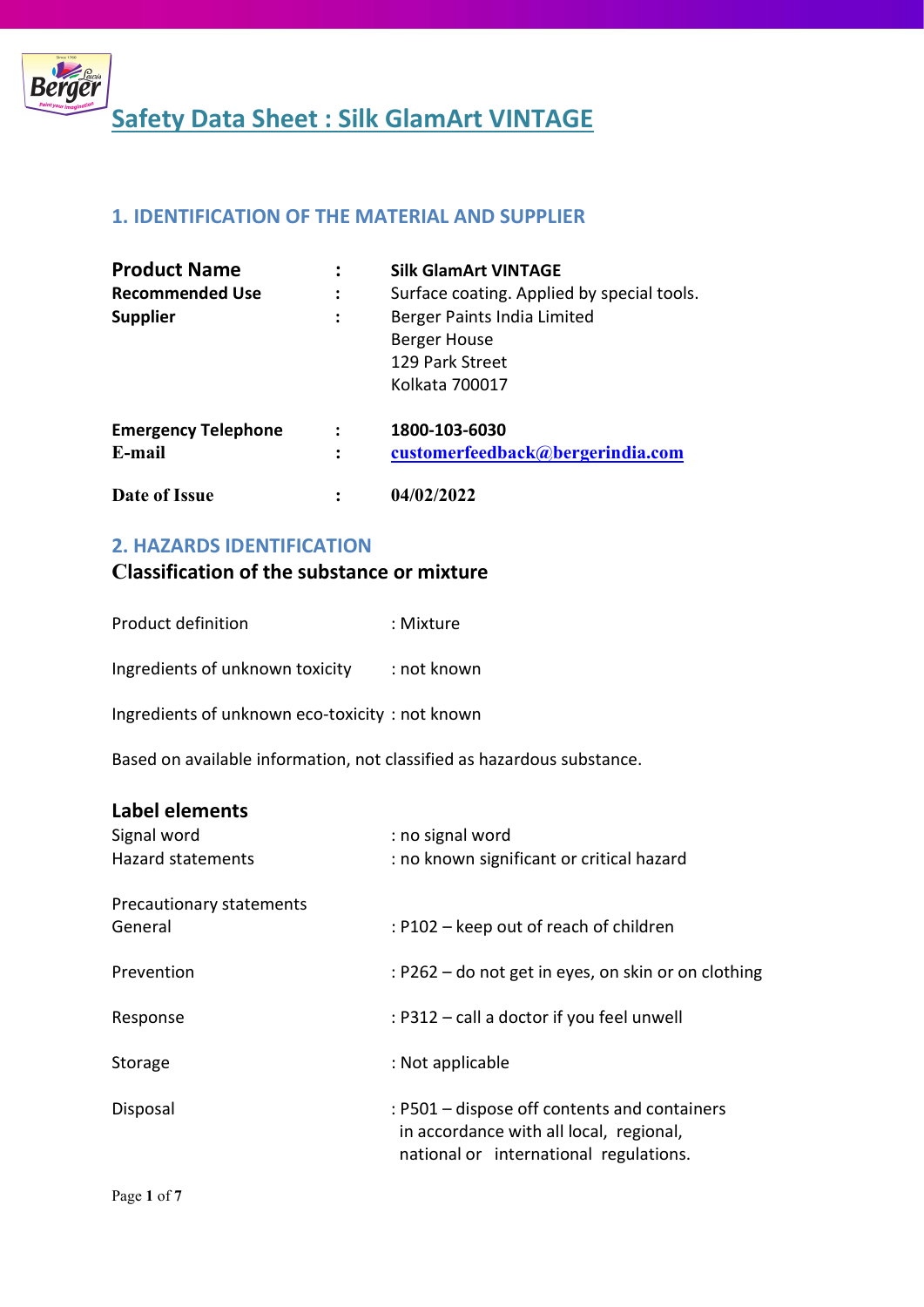

Not classified as Dangerous Goods for transport by Road and Rail; NON-DANGEROUS GOODS.

## 3. COMPOSITION/INFORMATION ON INGREDIENTS

| <b>Components</b>                | <b>CAS Number</b> | Proportion |
|----------------------------------|-------------------|------------|
| Mixture of pigments              |                   | 50-70%     |
| Water                            | 7732-18-5         | 10-40%     |
| <b>CMIT/MIT (3:1)</b>            | 55965-84-9        | ≤0.0015%   |
| Methyl isothiazolinone           | 2682-20-4         | ≤0.03%     |
| 1,2-benzisothiazol-3(2H)-one     | 2634-33-5         | < 0.05%    |
| Synthetic polymer(s)             | --                | $6 - 12%$  |
| Ingredients determined not to be | $-$               | To 100%    |
| hazardous                        |                   |            |

#### 4. FIRST AID MEASURES

#### General :

In all cases of doubt, or when symptoms persist, seek medical attention. Never give anything by mouth to an unconscious person. If unconscious, place in recovery position and seek medical advice.

#### Inhalation:

Remove victim from area of exposure - avoid becoming a casualty. Remove contaminated clothing and loosen remaining clothing. Allow patient to assume most comfortable position and keep warm. Keep at rest until fully recovered. Seek medical advice if effects persist.

#### Skin Contact:

If skin contact occurs, remove contaminated clothing and wash skin with running water. If irritation occurs seek medical advice.

#### Eye Contact:

If in eyes, wash out immediately with water. In all cases of eye contamination it is a sensible precaution to seek medical advice.

#### Ingestion:

Rinse mouth with water. If swallowed, give a glass of water to drink. Seek medical advice.

#### Protection of first-aiders:

No action shall be taken involving any personal risk or without any suitable training

#### Medical attention and special treatment:

Treat symptomatically.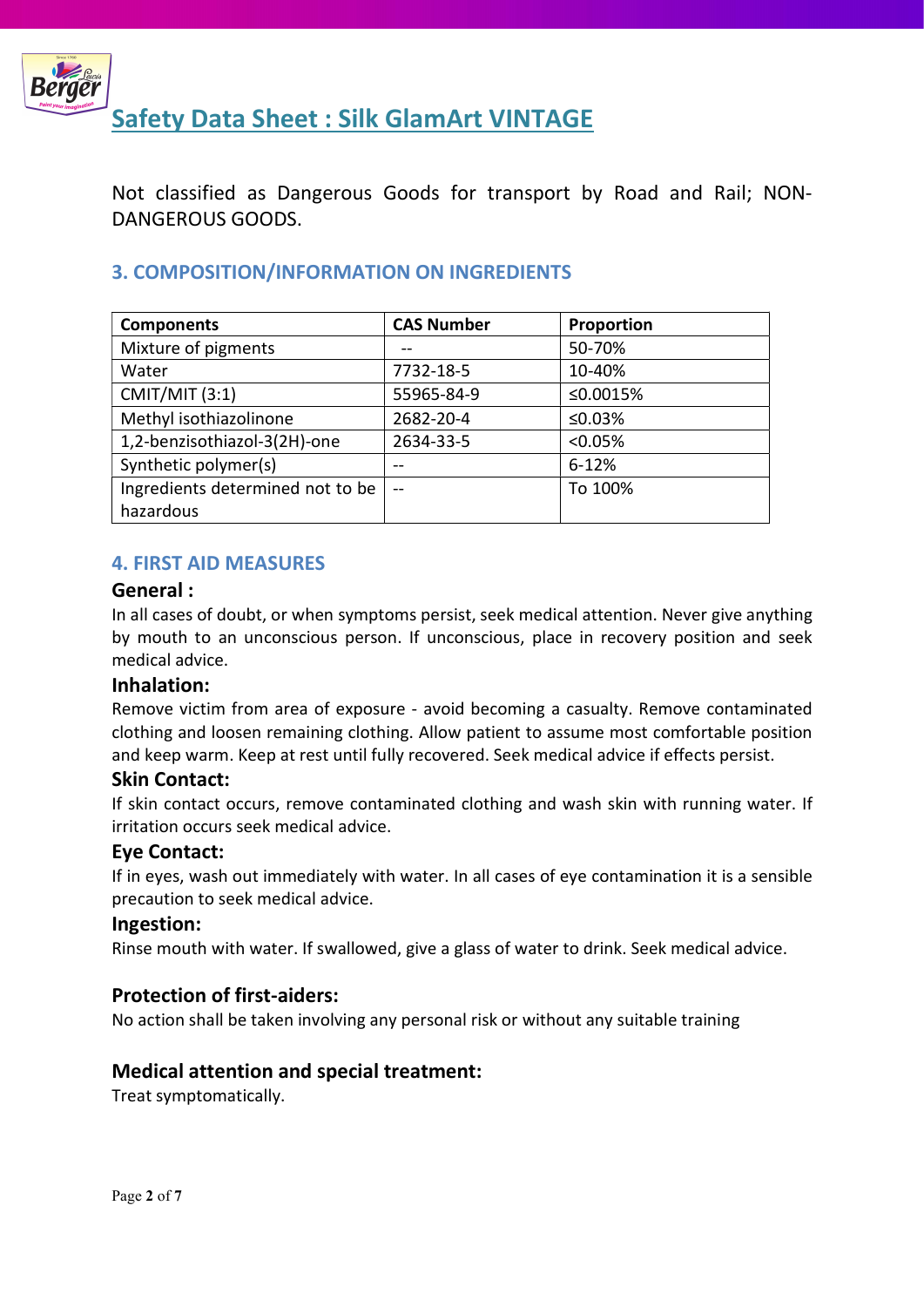

## 5. FIRE FIGHTING MEASURES

#### Hazards from combustion products:

Not combustible, however following evaporation of the water component of the material, the residual material can burn if ignited. On burning will emit toxic fumes.

### Precautions for fire fighters and special protective equipment:

Fire fighters to wear self-contained breathing apparatus and suitable protective clothing if risk of exposure to vapour or products of combustion.

#### Suitable Extinguishing Media:

Not combustible, however, if material is involved in a fire use: Fine water spray, normal foam, dry agent (carbon dioxide, dry chemical powder).

### 6. ACCIDENTAL RELEASE MEASURES

#### Emergency procedures:

If contamination of sewers or waterways has occurred advise local emergency services.

#### Methods and materials for containment and clean up:

SMALL SPILLS: Slippery when wet. Avoid accidents, clean up immediately. Collect in a container for disposal via special chemical waste collection.

LARGE SPILLS: Slippery when spilt. Avoid accidents, clean up immediately. Contain - prevent run off into drains and waterways. Use absorbent (soil, sand or other inert material). Collect and seal in properly labelled containers or drums for disposal.

### 7. HANDLING AND STORAGE

The information in this section contains generic advice and guidance. The list of Identified Uses in Section 1 should be consulted for any available use-specific information provided in the Exposure Scenario(s)

#### Precautions for safe handling :

Avoid contact with skin and eyes. Avoid inhalation of vapour, spray or mist. Eating, drinking and smoking should be prohibited in areas where this material is handled, stored and processed.

Put on appropriate personal protective equipment (see section 8).

Never use pressure to empty, container is not a pressure vessel.

Comply with health and safety at work place.

Do not allow to enter drains or waterways.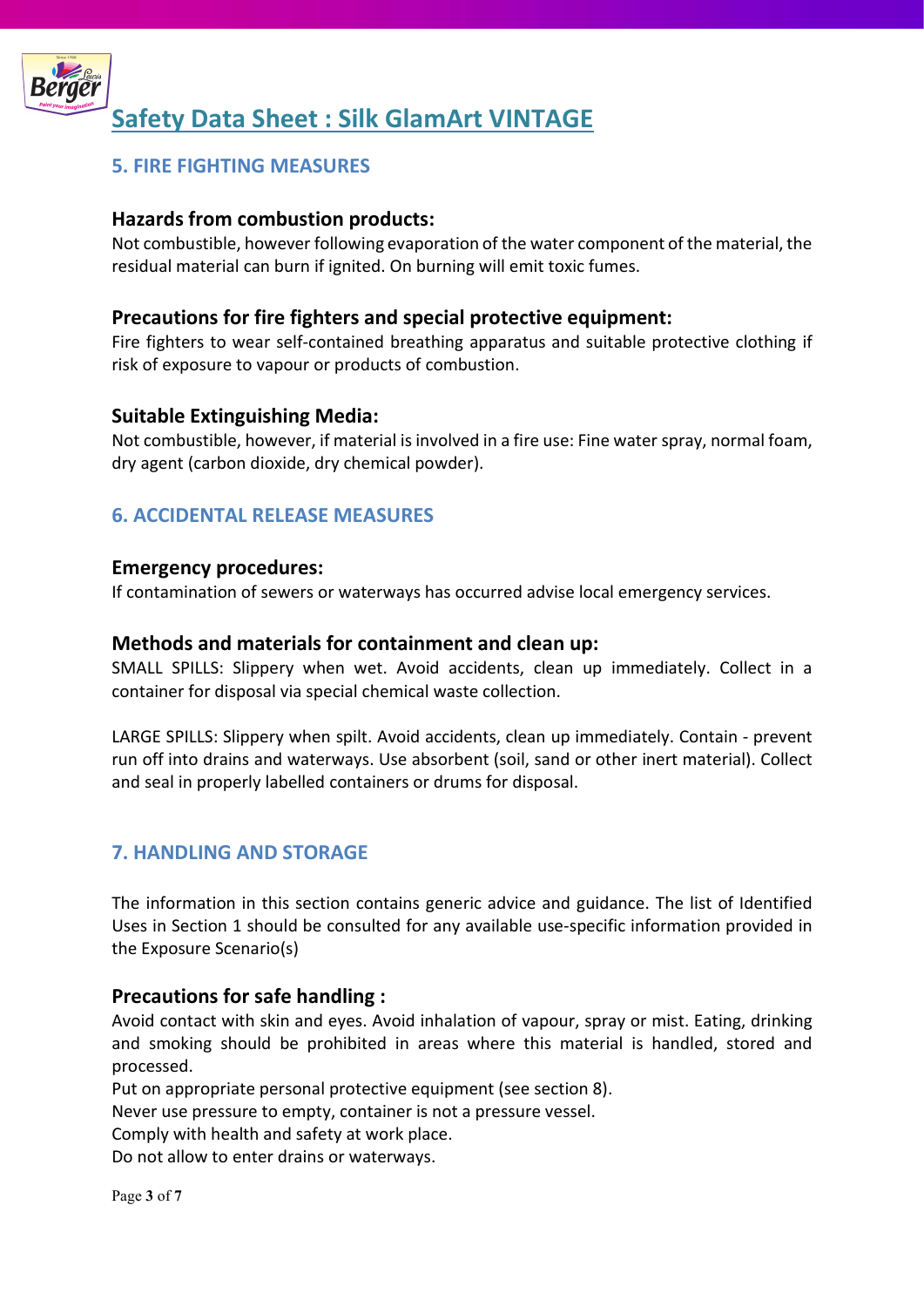

When operators, whether spraying or not, have to work inside the spray booth, ventilation is unlikely to be sufficient to control particulates and solvent vapour should wear a compressed air-fed respirator during spraying process and until such time as the particulars and solvent vapour concentration has fallen below the exposure limit.

#### Conditions for safe storage:

Store in accordance with local regulations.

#### Note on joint storage

Store in cool place and out of direct sunlight. Keep containers closed when not in use - check regularly for leaks. Keep away from oxidizing agents, strong acids and alkali.

#### Additional information on storage conditions

Observe label precautions. Store in cool dry well ventilated place away from direct sunlight and source of heat. Keep the container tightly closed. No smoking. Prevent unauthorized access. Containers that have been opened must be carefully resealed and kept upright to prevent leakage.

Keep out of reach of children. Avoid eye contact and repeated or prolonged skin contact.

## 8. EXPOSURE CONTROLS/PERSONAL PROTECTION

#### Occupational Exposure Limits:

No value assigned for this specific material

#### Engineering controls:

Provide adequate ventilation. If using indoors, keep windows and doors open during use. Keep containers closed when not in use.

#### Personal Protective Equipment:

The selection of PPE is dependent on a detailed risk assessment. The risk assessment should consider the work situation, the physical form of the chemical, the handling methods, and environmental factors.

Personal Protection: B - OVERALLS, SAFETY SHOES, SAFETY GLASSES, GLOVES.

MANUFACTURE, PACKAGING AND TRANSPORT: Wear overalls, safety glasses and impervious gloves. Always wash hands before smoking, eating, drinking or using the toilet. Wash contaminated clothing and other protective equipment before storage or re-use.

FOR CONSUMER USE: If there is a risk of eye contact and repeated or prolonged skin contact wear gloves and safety glasses. Wash hands after use.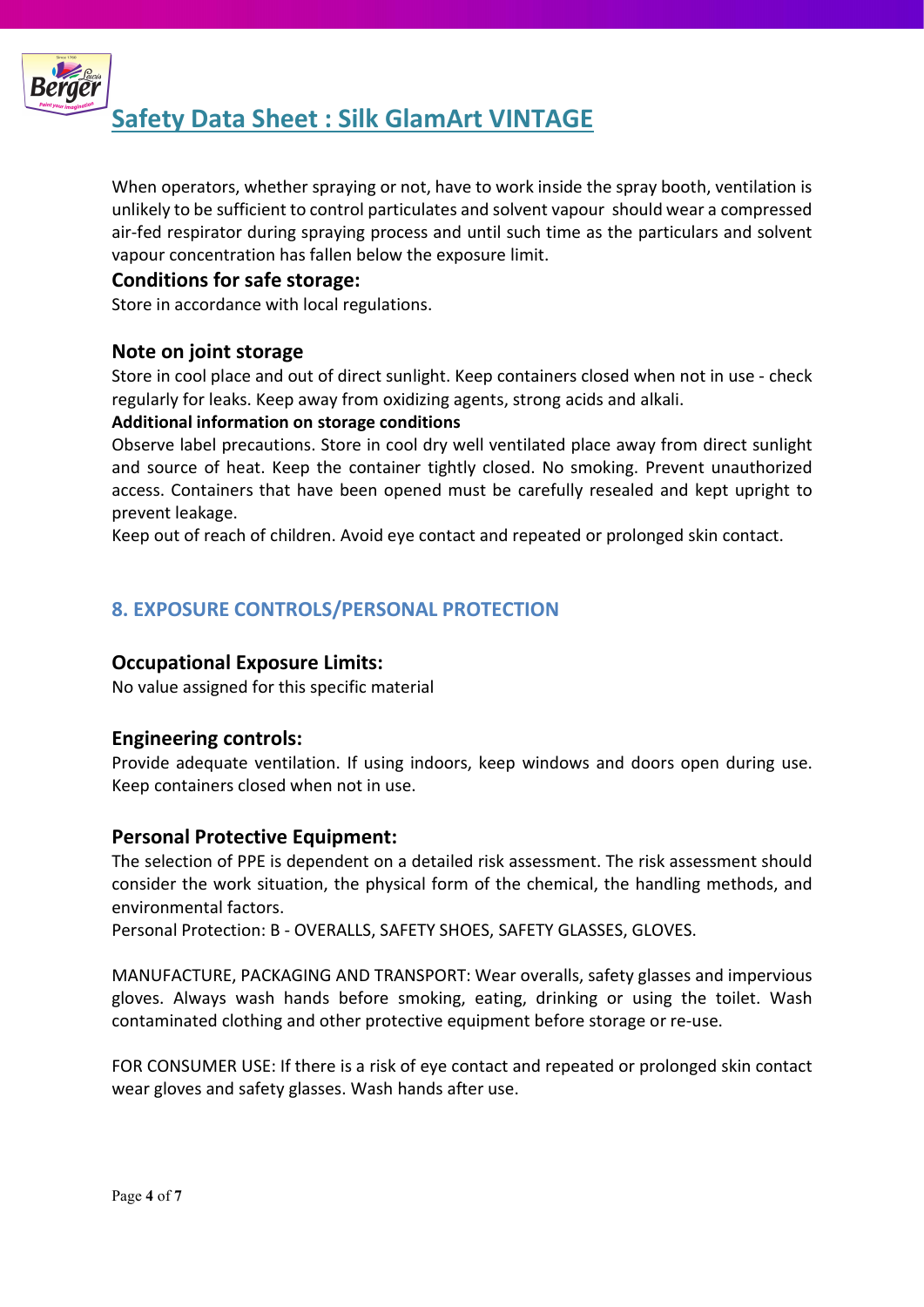

#### 9. PHYSICAL AND CHEMICAL PROPERTIES

| Physical state                  |                | Viscous liquid                       |
|---------------------------------|----------------|--------------------------------------|
| Colour                          |                | White                                |
| Odour                           |                | <b>Bland</b>                         |
| Solubility                      | $\bullet$      | Miscible with water.                 |
| <b>Specific Gravity</b>         | ٠              | 1.5-1.7 at $30^{\circ}$ C            |
| Relative Vapour Density (air=1) |                | Not available                        |
| Vapour Pressure (20 °C)         |                | Not available                        |
| Flash Point (°C)                |                | Not applicable (Water based product) |
| Flammability Limits (%)         | ÷              | Not applicable                       |
| Auto-ignition Temperature (°C)  |                | Not applicable                       |
| %Volatile by Weight             | ÷              | Not available                        |
| Solubility in water (g/L)       |                | Miscible                             |
| Melting Point/Range (°C)        | $\ddot{\cdot}$ | Not applicable                       |
| Boiling Point/Range (°C)        | $\ddot{\cdot}$ | 100 (water)                          |
| Decomposition Point (°C)        | ٠              | Not available                        |
| рH                              | ٠              | $8 - 10$                             |
| Viscosity                       |                | Not available                        |
| <b>Evaporation Rate</b>         |                | Not available                        |

#### 10. STABILITY AND REACTIVITY

| Chemical stability               | Stable under normal conditions of use. |
|----------------------------------|----------------------------------------|
| Conditions to avoid              | Avoid contact with foodstuffs.         |
| Incompatible materials           | Incompatible with oxidizing agents.    |
| Hazardous decomposition products | Oxides of carbon.                      |
| Hazardous reactions              | None known.                            |

#### 11. TOXICOLOGICAL INFORMATION

No adverse health effects expected if the product is handled in accordance with this Safety Data Sheet and the product label. Symptoms or effects that may arise if the product is mishandled and overexposure occurs are:

Ingestion: No adverse effects expected, however, large amounts may cause nausea and vomiting.

Eye contact: May be an eye irritant.

Skin contact: Contact with skin may result in irritation.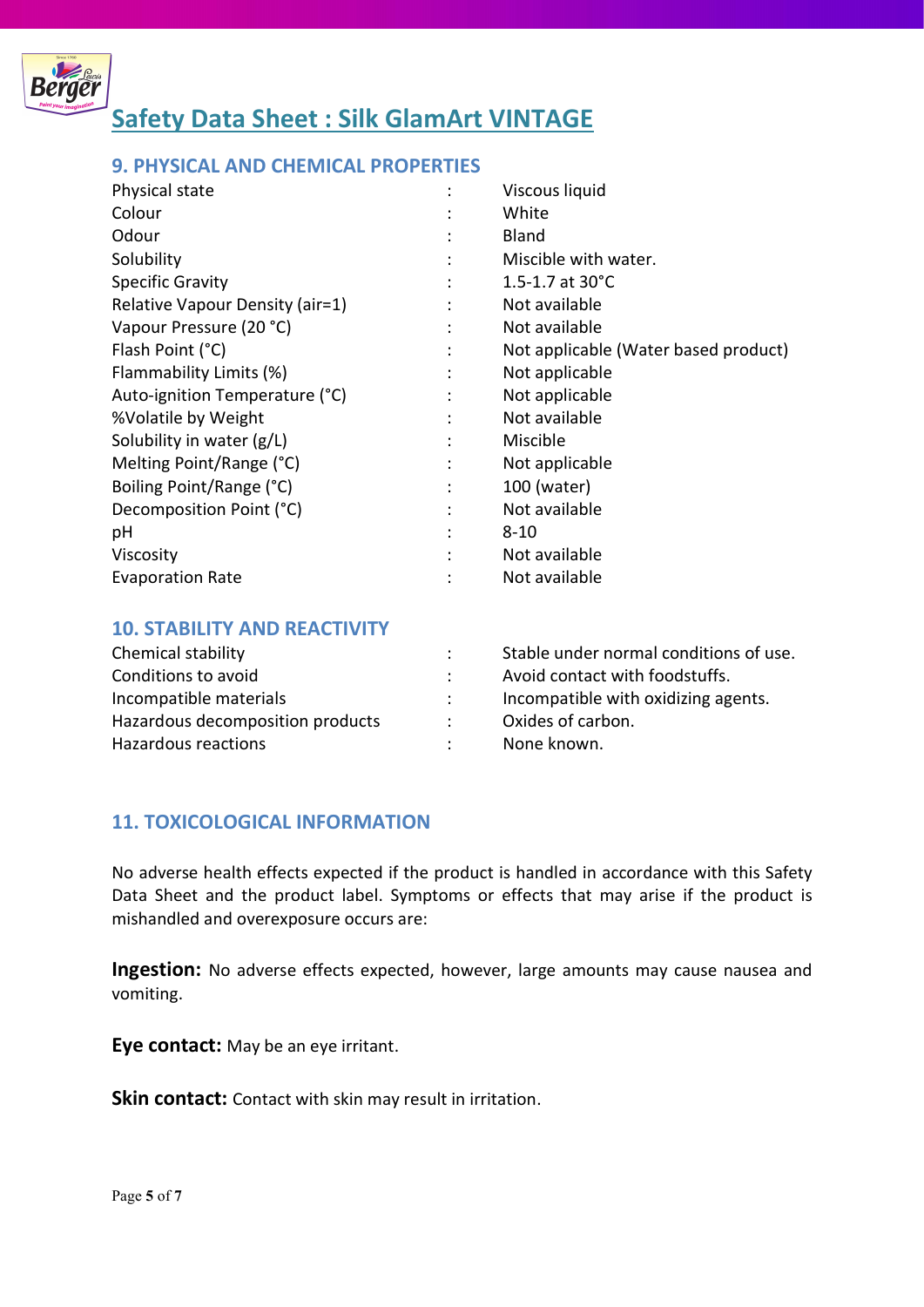

Inhalation: Where this material is used in a poorly ventilated area, at elevated temperatures or in confined spaces, vapour may cause irritation to mucous membranes of the respiratory tract, headache and nausea.

#### Long Term Effects:

No information available for the product.

**Toxicological Data:** No LD50 data available for the product.

### 12. ECOLOGICAL INFORMATION

#### Eco-toxicity

There is no data available on the mixture itself. Avoid contaminating waterways.

### 13. DISPOSAL CONSIDERATIONS

#### Disposal methods:

For small quantities: Do not pour leftover paint down the drain. Unwanted paint should be brushed out on newspaper, allowed to dry and then disposed of via domestic waste collection. Empty paint containers should be left open in a well ventilated area to dry out. When dry recycle the container via steel can recycling programs. Disposal of empty paint containers via domestic recycling programs may differ between local authorities. Check with your local council first. For large quantities: Refer to Waste Management Authority. Dispose of material through a licensed waste contractor. Normally suitable for disposal at approved land waste site.

#### 14. TRANSPORT INFORMATION

| UN No         | : none |
|---------------|--------|
| GGV/IMDG Code | : none |
| RID/ADR       | : none |
| ICAO/IATA-DGR | : none |

#### 15. REGULATORY INFORMATION

| <b>Classification</b> | : Not classified as hazardous                     |
|-----------------------|---------------------------------------------------|
| S <sub>2</sub>        | Keep out of reach of children (Retail Sales only) |
| S24/25                | Avoid contact with skin and eyes                  |